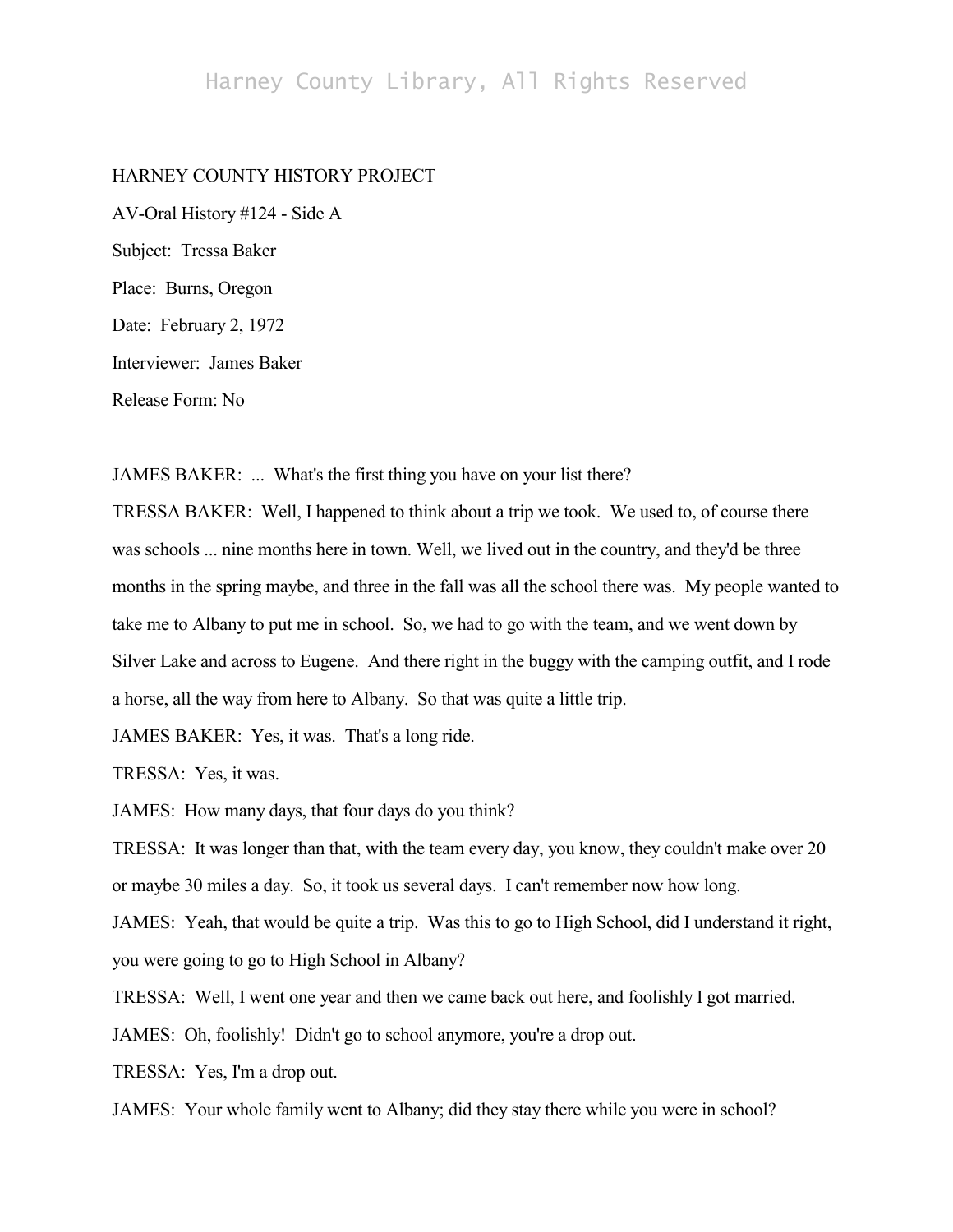TRESSA: Well just Grandma and I. My grandmother raised me, and she went with me and stayed, and my father came back out here.

JAMES: He was ranching?

TRESSA: Yes. ... Over at Buck Creek, it's about 60 miles from here, there was a post office, I don't know whether there is any there yet, but it was called Fife. Everyone wondered about why it was called Fife. And Tom Balfour was a Scotsman who came right from Scotland over here, and he had the first post office. So, he named it Fife, from Scotland.

JAMES: I see. Were there any other names that were peculiar like that that people don't know about?

TRESSA: Well, I don't think of any.

JAMES: Okay. Let me try and think of some. How about Burns itself?

TRESSA: Well, it was a Scotsman who named it for Bobby Burns, the poet.

JAMES: Oh, I see. How about Catlow Valley?

TRESSA: Well, there was people by the name of Catlow, I think, came there first. So many places were named after families.

JAMES: Is there a family named Drewsey?

TRESSA: There is Drewitts.

JAMES: Drewitts.

TRESSA: I think probably, because the Drewitts lived at Drewsey and raised a family there.

JAMES: How about Princeton?

TRESSA: Oh, I don't have any idea.

JAMES: Well, let me take another shot at it. Sunset Valley?

TRESSA: Sunset, I don't know why they called it that, just a big valley and no shade of any kind.

The mountain there, I don't know why it's called that; it's called Dog Mountain.

JAMES: Yeah. Well, it used to be a pup, and maybe when it got bigger it was called dog. Well,

let's see. I don't know how far to take this. What about Crane? Does that ring any bells?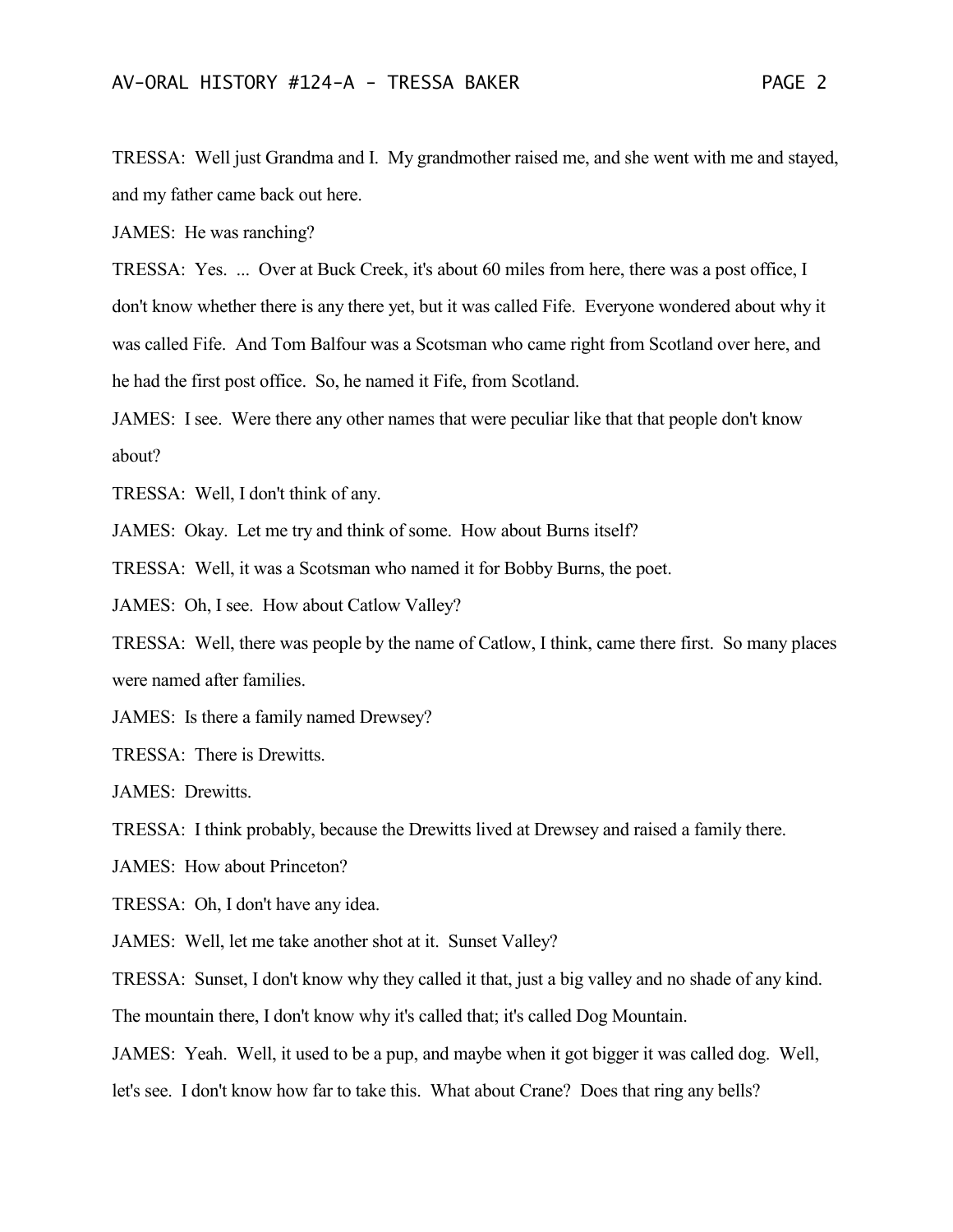## TRESSA: ...

JAMES: I heard the Malheur is French for "bad times".

TRESSA: Oh, I never had heard, thought it was probably an Indian name. So many of the names around are Indian.

JAMES: Oh, what are some of them?

TRESSA: So, I really --- I don't know. Of course, I couldn't think of anything right now.

JAMES: Yeah. Well, Hines of course is because of the mill.

TRESSA: Yes, Hines is the Hines Company.

JAMES: Seneca?

TRESSA: That was maybe named after the Seneca Indians.

JAMES: And then there is Silvies Creek.

TRESSA: Silvies Valley is between here and Seneca, this river that runs there, it heads up about Seneca, and it is the Silvies River.

JAMES: I can't think of any more places. So, maybe we ought to go on.

TRESSA: That's the way with me. If I was just sitting here alone sometime it would come to me, some of them. Then I wondered if you would be interested in the way we got our groceries? JAMES: Yes.

TRESSA: We were so far from town and couldn't come to town just every few days after things. So, in the spring when they had the sheep sheared, they hauled the wool to The Dalles, and the men would take the six-horse teams, and I don't know how many big sacks of wool, and haul them down to The Dalles. And then they would buy a year's supply of groceries and come back. I put them down here. I don't know, we got more than 100 pounds, but our sugar came in 100-pound sacks, and flour, it used to come in barrels. I don't remember it in the barrels, but four sacks of flour was a barrel.

JAMES: Is that anywhere close to a hogshead?

TRESSA: It isn't as large, I don't think.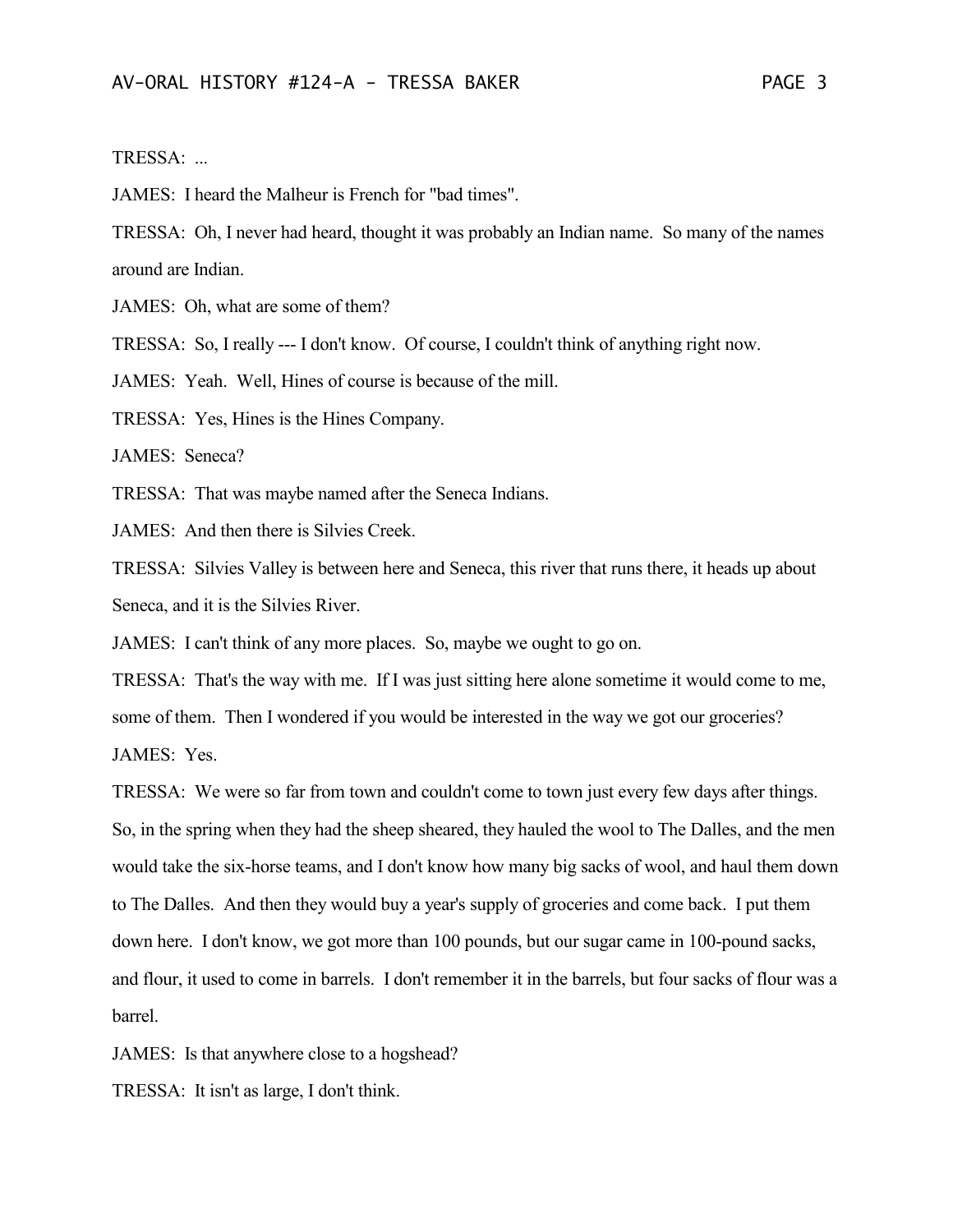## JAMES: I see.

TRESSA: We had, over at the ranch where my grandmother and I stayed one year, they had what they said was a flour barrel, and it was a good-sized barrel, but not as large as a hogshead. And not as well made, it was more just a loose-staved barrel. And dried fruit, we always got boxes of different kinds of dried fruit, 25 pounds to a box. There was very little fresh fruit raised here, a few apple orchards. And beans, we'd get beans in 100-pound sacks. And syrup came in 5 gallons, they called it jackets, a round tin can with a kind of plywood jacket over the outside of it, I guess the reason they called it jackets, but they were in five gallons. And pickles we always got those in 5 gallon kegs. And that's the way we got everything, just in big quantities. What they planned would last a year, because if it didn't, they had to come clear to town to get things.

JAMES: You'd want to plan ahead.

TRESSA: Yes, had to learn to plan ahead.

JAMES: What kind of food would come from the ranch itself, vegetables, for example?

TRESSA: We had hardy vegetables, of course. It is pretty frosty here, any time of the year you are liable to have a frost. But all hardy vegetables: potatoes, and onions, and lettuce, and carrots and all those things we raised. And had a cellar to put them in, dugout cellars in the ground.

JAMES: Yeah, underground. When you were a child what would be your favorite dish? If your mother would cook up something really fantastic, really special?

TRESSA: I really don't know. I think a child is generally so hungry, they don't pay attention.

JAMES: Were there any candies, or anything like that?

TRESSA: We made our candy. Of course, when my father always took a load of wool out and got our groceries, and he always brought back oranges, and lemons, and store candy and things like that for a treat. We were quite fond of brown sugar fudge, and he always would get 100-pound sack of brown sugar, and we made that up into candy generally.

JAMES: Oh, I bet that was good. I was going to ask you if you pulled taffy too?

TRESSA: Yes, we used to make lots of taffy. Of course, the neighbors were generally pretty good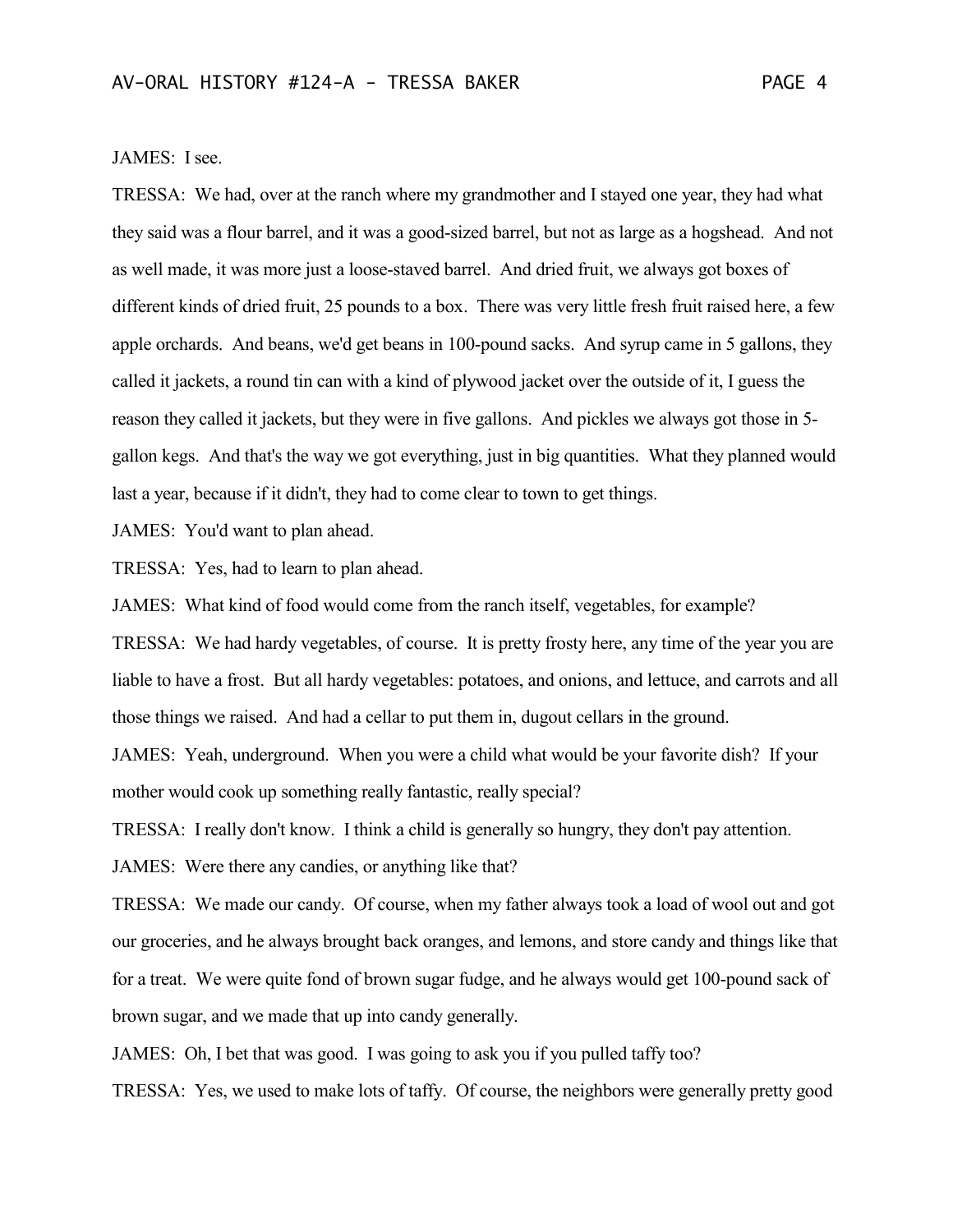that way. If we run out of things, why once in a while someone would go to town, and they would always see what the neighbors needed and try to bring it back.

JAMES: Oh, sure, if you could do it.

TRESSA: But we always tried to get enough to last until the next year. The stage, our mail used to come once a week, and the stage went with teams, they'd go from here over to Buck Creek where we lived, stay all night, and then go on to Paulina, and then the team came from Prineville and met them there.

JAMES: I see.

TRESSA: And so finally they got to coming twice a week, and we thought it was wonderful, anybody get mail twice a week.

And we had Sunday school on Sundays; all the neighbors would get together some place. In the winter at the schoolhouse, in the summer there were a big grove of trees and we used to have picnics and go there and have Sunday school. And then there would be a traveling minister go through once in a while from Burns or Prineville and have services.

JAMES: Were there any local ministers in this time?

TRESSA: The one that was out there, his name was Gibson, and he was from Burns, this was his home, but he used to come out there.

And entertainment we had too, of course, there was no picture shows or those things in those days, it was mostly dancing. Old-fashioned dances, like the minuet, and waltzes, and schottische, and all those things. If there was a schoolhouse close enough, why they would dance in the schoolhouse. Then they passed a ruling they couldn't dance in schoolhouses. But over where we lived all the cowboys got in and built the schoolhouse if they'd let them dance there.

JAMES: They had to make a trade then?

TRESSA: Yes. And we'd have violin music, and sometimes an accordion.

JAMES: Do you remember anybody who was a musician, who played for these dances? TRESSA: Well, this lady next to me here, is Zelma Baker, she was my husband's cousin. His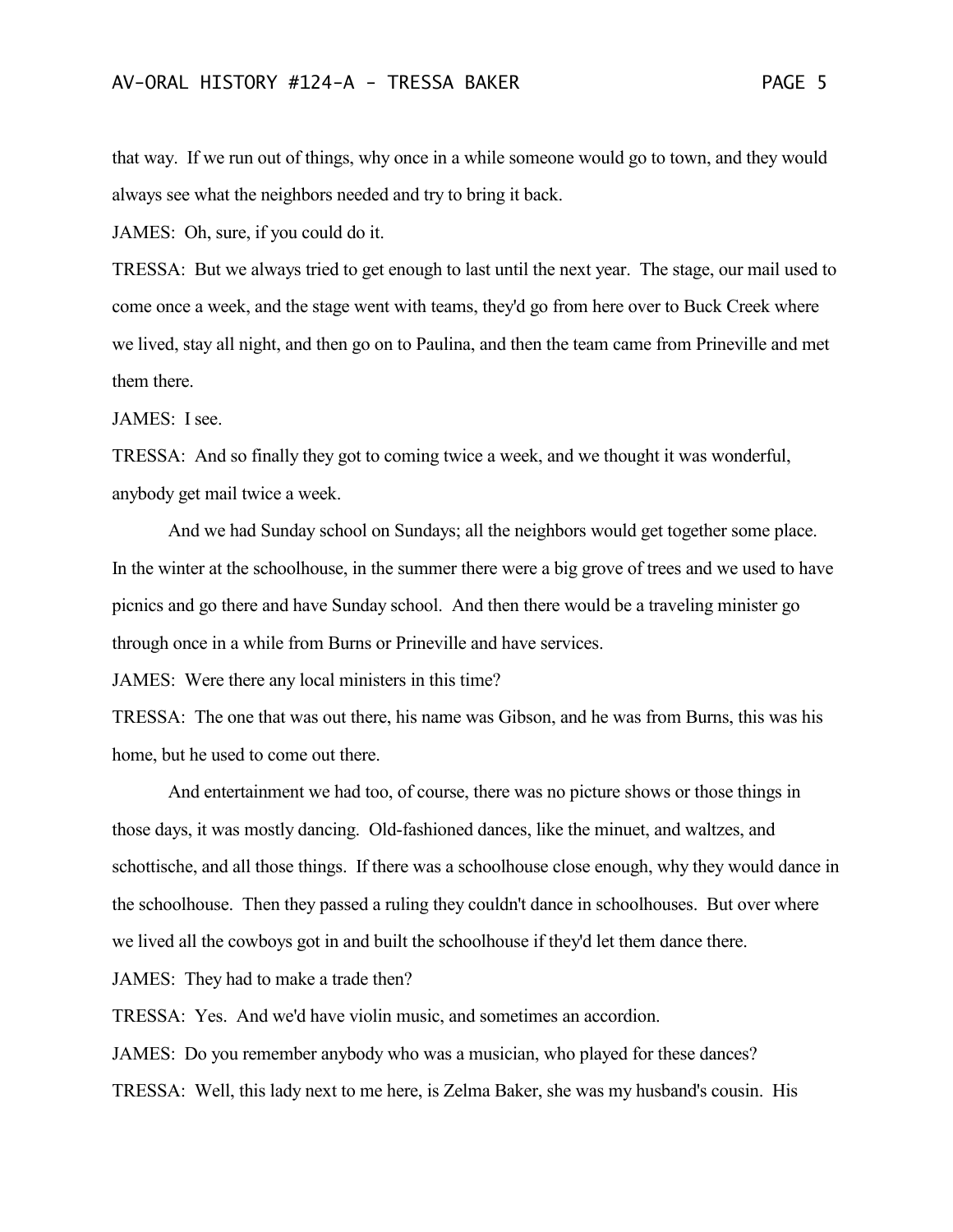uncle, Doug Baker, he traveled for miles here around to different places and played the violin for dances.

JAMES: I see. He played Red Wing and ---

TRESSA: No, that was before their time. I don't really remember the tunes they played; they played some lively old tunes.

JAMES: Were there any square dances?

TRESSA: Yes, we did lots of square dancing.

JAMES: Really. And square dance caller ---

TRESSA: Yes, there was generally someone in the neighborhood, and he'd call.

JAMES: Do you remember any names here, anybody who did that?

TRESSA: Well, I think Jim Street used to call quite a lot, and Frank Dibble, I think he was a caller.

JAMES: Is that Gibble or Dibble?

TRESSA: Dibble.

JAMES: Dibble.

TRESSA: D I B B L E.

JAMES: What made one square dance caller better than another one?

TRESSA: Well, some of them knew more different figures to call, and had a better voice for calling. That was all the difference, I think. They used to, I think they do some here in town yet, have a square dance in the wintertime. There is some club that does. My daughter's husband, he was quite a good caller, and he used to call for dances here around town.

JAMES: If a caller had a new step, and he called it out, could everyone pick it up? Could most people pick it up even if they didn't know it?

TRESSA: Most of the people could, they'd show them and in just a little while why they could pick it up and go on.

Then this apartment house that is right across the street here, right behind it, I think it's still there unless they tore it down in the last year or two, is a stone cellar there. There used to be a big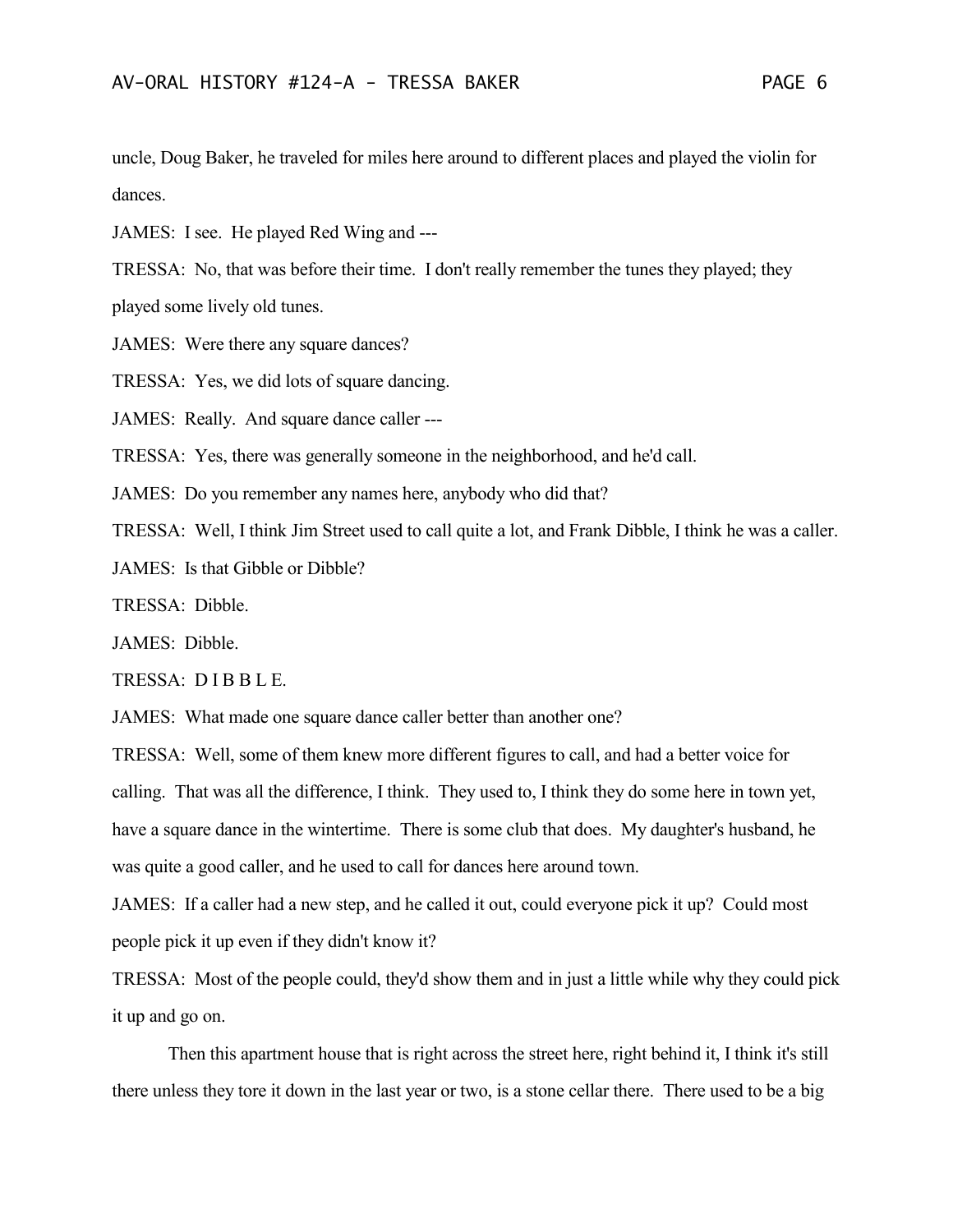two-story house there. And that was the first post office in Burns, was in that house. The house has been moved away.

JAMES: I see. They didn't have a building separate for the post office; it was in this guy's house.

TRESSA: In this home.

JAMES: I see. Who was in this home?

TRESSA: Mrs. Whiting, W H I T I N G.

JAMES: Whiting, a familiar name, I've heard it a few times.

TRESSA: She was head of the family, and she had several boys and a couple of girls.

JAMES: I see. Did we ever talk about where your parents were from before they came to ---?

TRESSA: Well, my parents, my father was born in Ohio, but they came out here when he was quite small. And my mother was born in Virginia City, Nevada. They all ended up in Butte, Montana, and that's where I was born.

JAMES: Oh, I see. Were they looking for gold?

TRESSA: Well, my mother's father was working in the gold mines. They, I don't know whether it was the picks or what they had, but anyway they had to have diamond points set in them to make it hard enough to break the rock. And he was a diamond setter, and they went from one mining place to another, and he'd get a job setting the diamond points. My father was always more of a rancher, he liked stock and ranching.

JAMES: Why did he prefer ranching?

TRESSA: I don't know, never thought much about it, just a rancher.

JAMES: I wonder if it was the style of the life, or if it was being close to animals?

TRESSA: Well, I think it was the animals. Now my husband was a rancher, a stockman, and with him it was just the animals. He just loved the cattle.

JAMES: I see. I'm glad to know that. What were your parents looking for when they came to this area? There were no mines here for your father.

TRESSA: Well, my father wasn't interested in mines. My grandfather is the one that was. He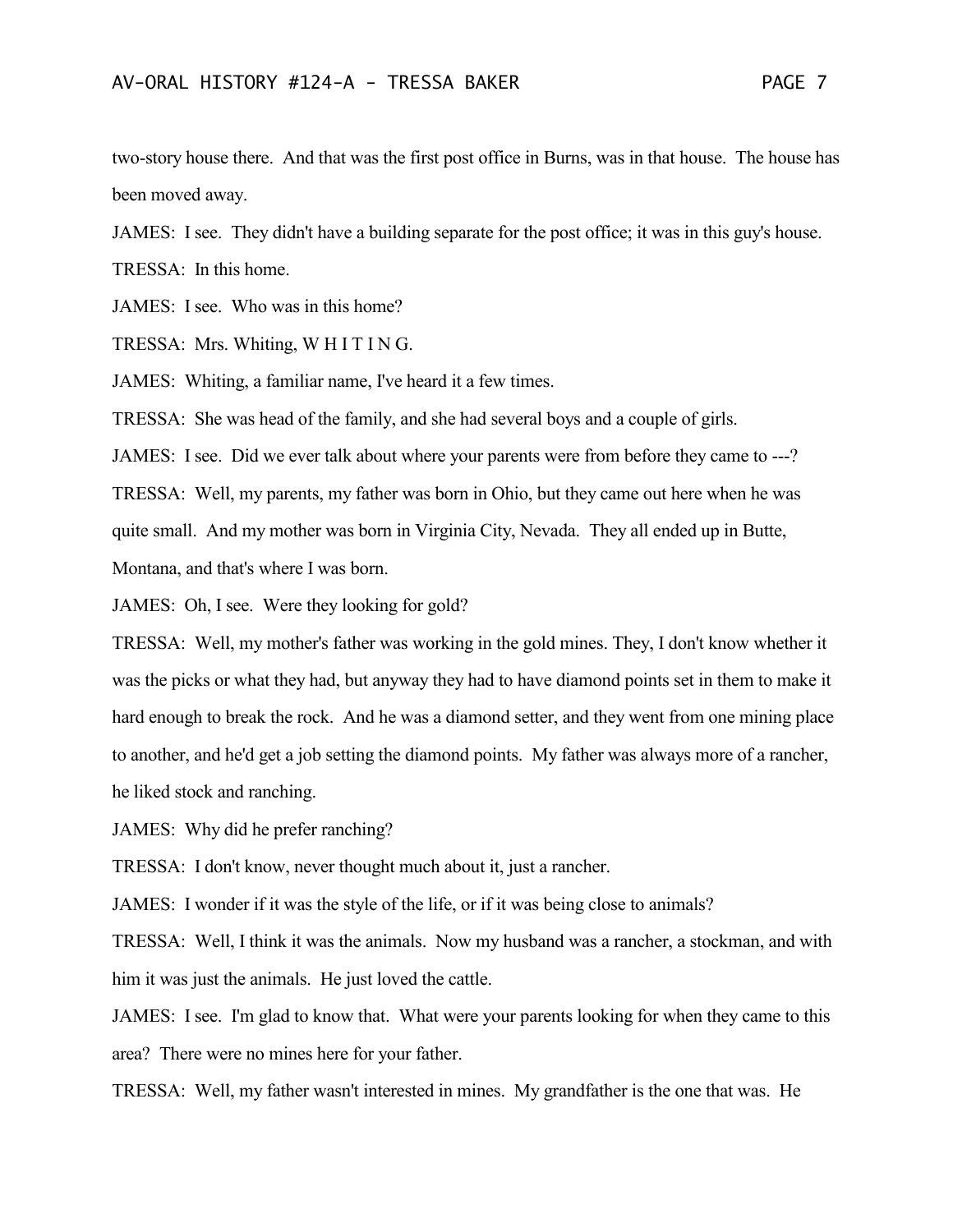always lived at Butte, Montana after he went there. My father just came out here and settled on the ranch. You know, going from here to Bend, the Gap Ranch they call it.

JAMES: Yes.

TRESSA: That was my father's homestead. And then my grandmother, she took up a homestead over on Buck Creek, that was about 25 or 30 miles from there. My father always did like the stock, and to work with them.

JAMES: And he homesteaded the Gap Ranch? It grew pretty big out of the homestead?

TRESSA: Yes, he sold it. He didn't keep it too long. He sold it to Bill Brown.

JAMES: I see. I heard some interesting things about Bill Brown, he used to only eat raisins, is that right?

TRESSA: Well, no, that's going a little too far, maybe. You said raisins?

JAMES: Yeah, raisins.

TRESSA: Well, I know this is so, because he'd stick a pocketful of raisins out when he was out on the range, you know, and eat them along. And he didn't remember, and he'd put some strychnine in that pocket, he was poisoning coyotes around. So, he ate some raisins that made him terribly sick, but it didn't kill him. He said he knew as soon as he ate them, he remembered that he had put strychnine in that pocket. So, he just got enough to make him real sick. When I first remember Bill, he had a big, long black beard. And then he got quite religious, and he said well he didn't think he should wear a beard, that the priest didn't, so he shaved that off and was always smooth shaved after that. But he started from just nothing nearly and he got a band of sheep, and he'd keep adding to it until they said he had what they call two bands of sheep. He did his own herding for years and years, and he got very wealthy.

JAMES: That's a pretty lonely life, isn't it?

TRESSA: Yes, out in the hills and tending to sheep.

JAMES: Cattle ranching, I think, would be more interesting.

TRESSA: Yes.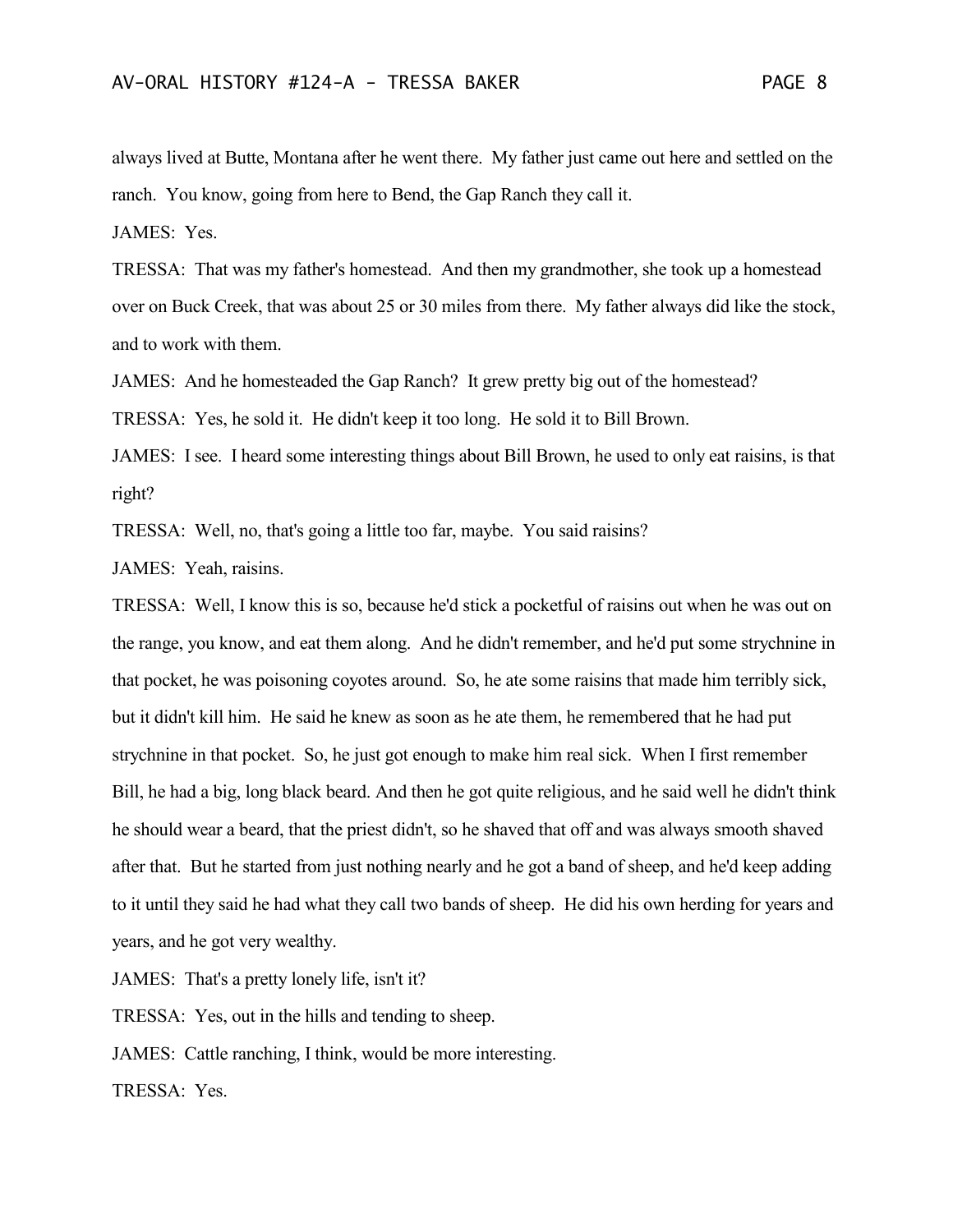JAMES: How many head of cattle do you think was the most your father had?

TRESSA: Oh, I don't think that he ever had over probably 100 head at a time. He didn't run a big outfit. But some of them did. There are more now that run big outfits. They buy up a lot of land and run lots of cattle. But they don't do it like they used to.

JAMES: Yeah, that's for sure. What's the most obvious difference that comes to your mind? TRESSA: Well, they used to get on a horse and ride after cattle, tend to them, and go out on the range and see about them, and bring them in. But now if they want to go from one pasture to another, they load them all in a truck.

JAMES: You mean they load the horse on the truck?

TRESSA: No, the cattle.

JAMES: Load the cattle on the truck.

TRESSA: Uh huh. My son that lives up the river, he has about 25 miles above their place on up the river, and they used to always take their horses and go up there and ride and see about the cattle and come back and gather them in with the horses. But now they load their horses in the truck and take them to the other place, and then they get on and gather up the cattle and load them on the truck and take them where they want them. So, they don't do it the hard way now.

JAMES: They don't do it the hard way. And they sure have lots more money now.

TRESSA: Yes.

JAMES: Somebody told me that you couldn't even get started unless you had \$100,000.

TRESSA: Well, I don't suppose.

JAMES: I mean I don't know quite that much about the modern techniques, but that seemed pretty high to me.

TRESSA: Yes. But most of them now don't want to start out with a few head like they always used to, you know, and build it up. They want to get them right now.

JAMES: Yeah, right now. One thing that I have been trying to track down is stories about Tebo. Stories that Tebo used to tell.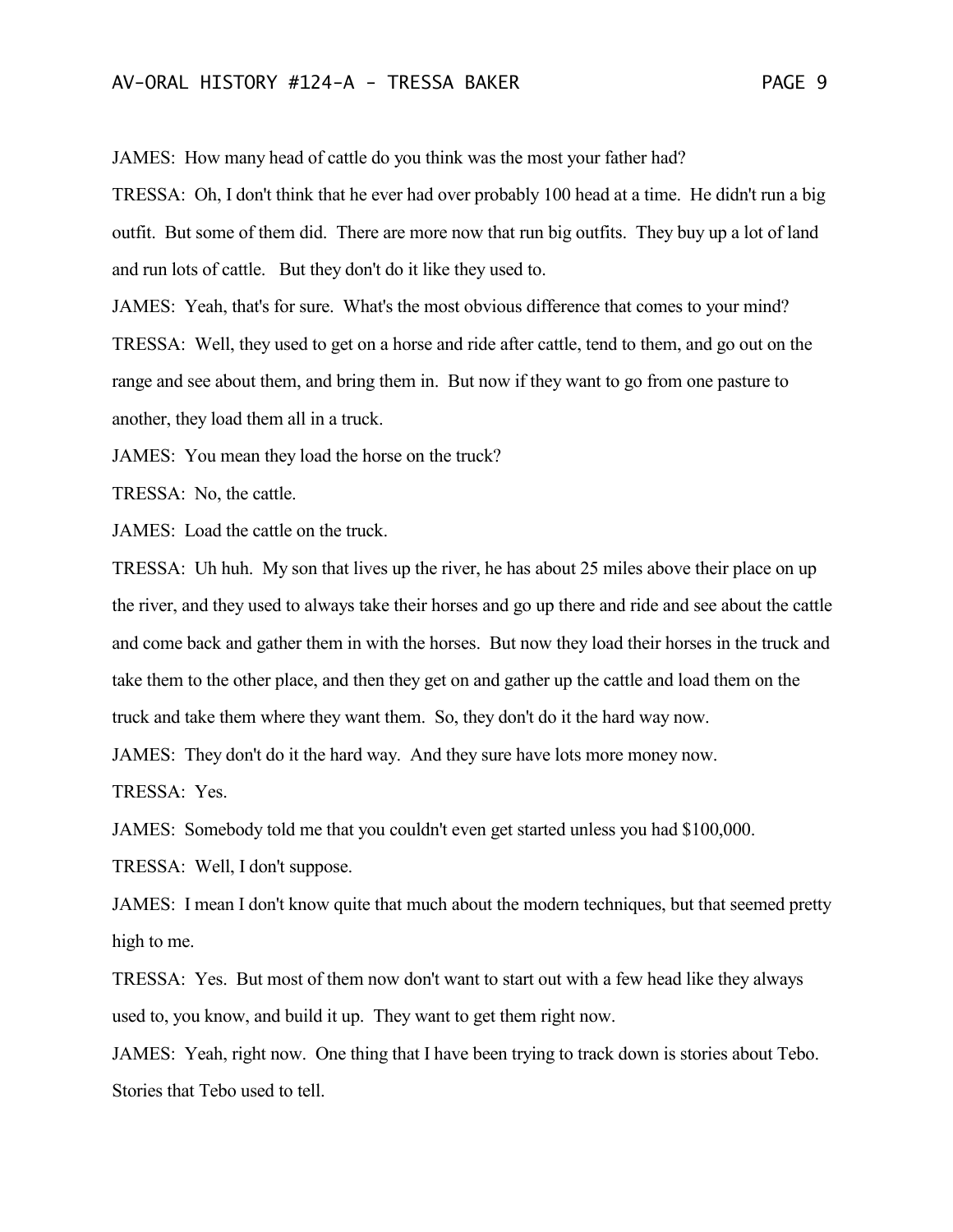TRESSA: Well, I've always heard of Tebo, but I've never heard too much about the stories about him.

JAMES: Yeah. Were there many Mexicans working in this area?

TRESSA: There used to be quite a lot.

JAMES: There used to be.

TRESSA: Yes.

JAMES: More than just on the Pete French ranch?

TRESSA: I know when we first came here; there was quite a lot of Mexicans.

JAMES: Were they running horses?

TRESSA: They mostly worked for other people. There was a Hardin and Riley outfit; they had lots of cattle, a big outfit. They were from California. And they hired lots of Mexicans.

JAMES: Well, they would bring them up from California then. Oh, I see.

TRESSA: And pasture them here. Another funny little incident. I don't know whether I ought to tell you. There was another Mexican, Chino, and he worked down at the Double O. And one time my aunt was down there visiting, and all the men and the company and everybody, they had big, long tables and they'd all eat together, you know, and everything. And everyone thought Chino was all right, and they'd treat him just like everyone else. And there was one woman came down there to visit, and she'd sit down close to Chino, and she'd pull her dress over and get over as far from him as she could. And she just drank hot water; she didn't drink coffee or anything. And Chino says, "That woman thinks she's damn smart, she drink water with a spoon, and eat beans with a fork." (Laughter) Chino would dip up his beans on his knife, you know, and he thought that was all foolishness to eat beans with a fork.

JAMES: Yeah. I bet things were pretty wild at those tables. Reaching across, grabbing stuff, forking it off, forking a whole ham. Well, let's see now. What can you remember about the Indians in this area?

TRESSA: Well, when I was just a little girl, it wasn't too long after the Indian War. The Indians